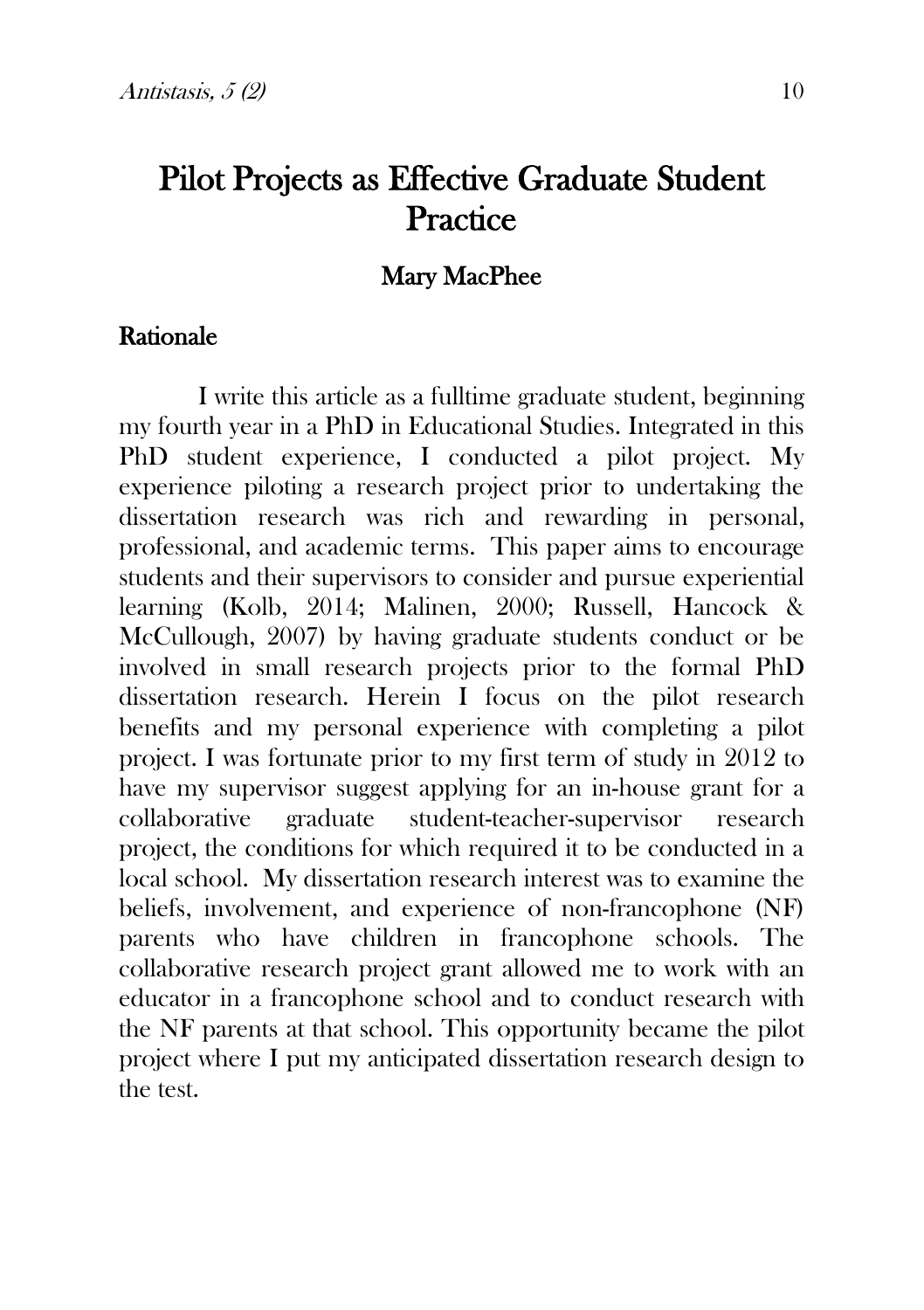Conducting a research project during the first semester of courses in the PhD program was demanding on my time and energy, and this continued over the following year. However, the extra workload permitted me to learn a great deal from the practice and I benefitted immensely from the pilot project experience. It was also helpful to have some paid research hours! The academic learning was personally and professionally advantageous and started with learning how to write the proposal and the application for funding, and continued with the development of a literature review, several consent forms, a survey and interview protocol, a pre-test of the instruments, and a formal application for ethics. With the University ethics board approval, I began the data collection for the pilot project.

# The Study

My in-school collaborator was a principal and teacher in a French minority language school who informed and recruited the participants. I conducted mixed-method research (Creswell & Plano-Clark, 2007), which included a survey, focus groups, and individual interview components. The focus of this study (MacPhee, Turnbull, Gauthier, Cormier, & Miller, 2013) was to investigate the experience and involvement of non-francophone parents in helping their children in French school education, and the research questions explored their beliefs, experiences, involvement, and barriers to their involvement. I sought information from a variety of stakeholders including parents, teaching staff, and school principals and vice principals.

Parents unanimously agreed on the importance of parental involvement and they had diverse motivations for choosing a French school, which included valuing French for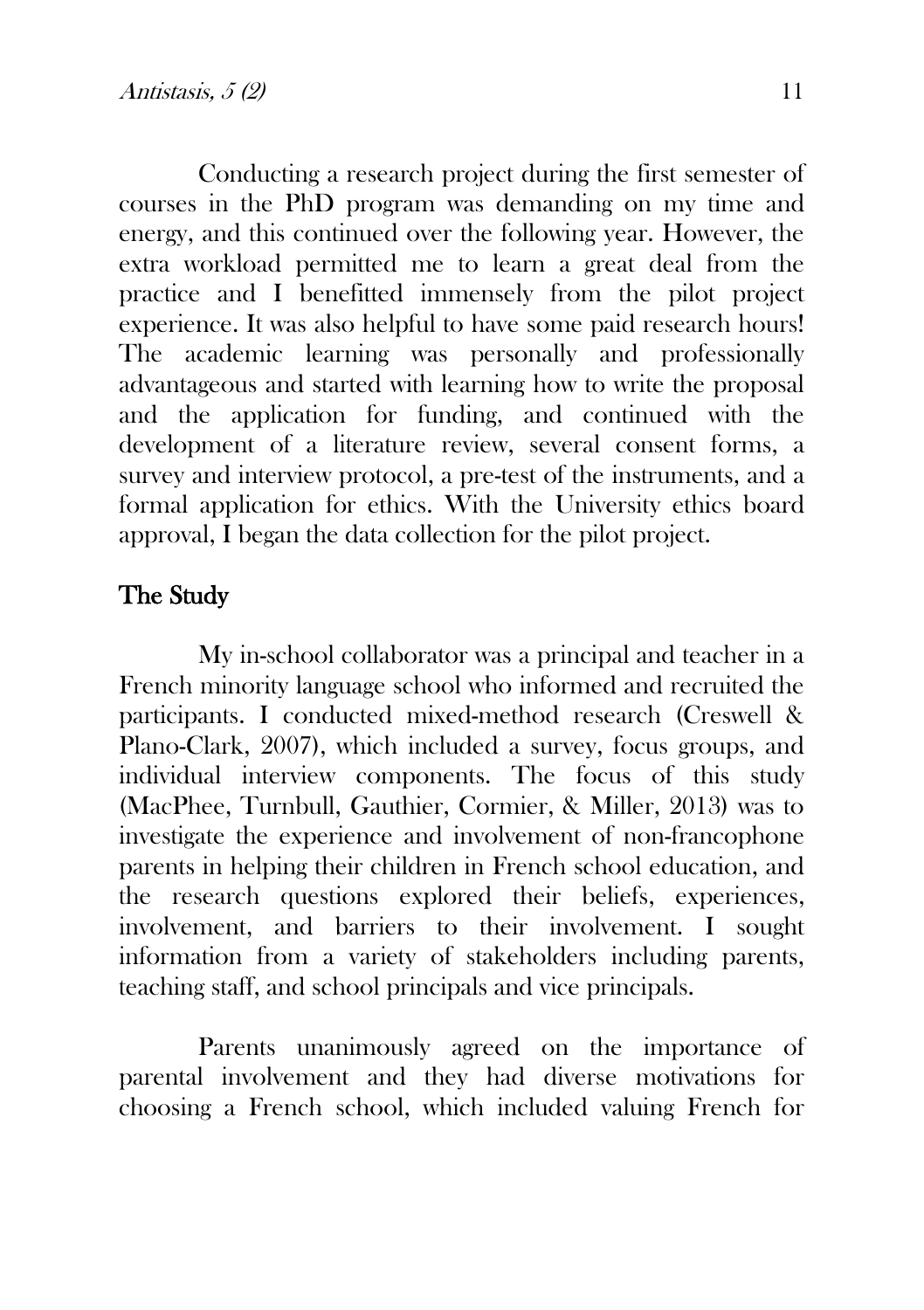bilingualism, for Acadian family heritage, and for an additional language to be useful for future travel and employment. Parents also felt welcomed at the school, but felt less competent to help with French schoolwork at home. The NF parents indicated that navigating French education was a challenge and required extra effort on their part to be involved in their children's education. The biggest difficulty was the language barrier for the NF parents, especially when trying to understand messages in French sent from school to home.

School leaders and teachers acknowledged an increasing number of NF students and NF parents in their French minority language schools. All agreed on the need for francisation $^{\scriptscriptstyle\rm I}$  support for students with little or no French and that francisation had to be supported by the family and community as well as by the school. Teaching professionals and parents observed that literacy development in any language contributes to transfer of skills to another language.

### Advantages of the Project

It may seem counter-intuitive to discuss the advantages of the pilot project by beginning with limitations; nevertheless one of the many advantages of this project was to identify short-comings and make improvement before the dissertation research. Weaknesses exist in all types of research and managing this pilot project allowed me to recognize limitations in the research design.

<span id="page-2-0"></span> <sup>1</sup> Francisation is supplementary linguistic or cultural support for students who arrive at French minority language schools with no or limited French proficiency (Council of Ministers of Education, Canada, 2002)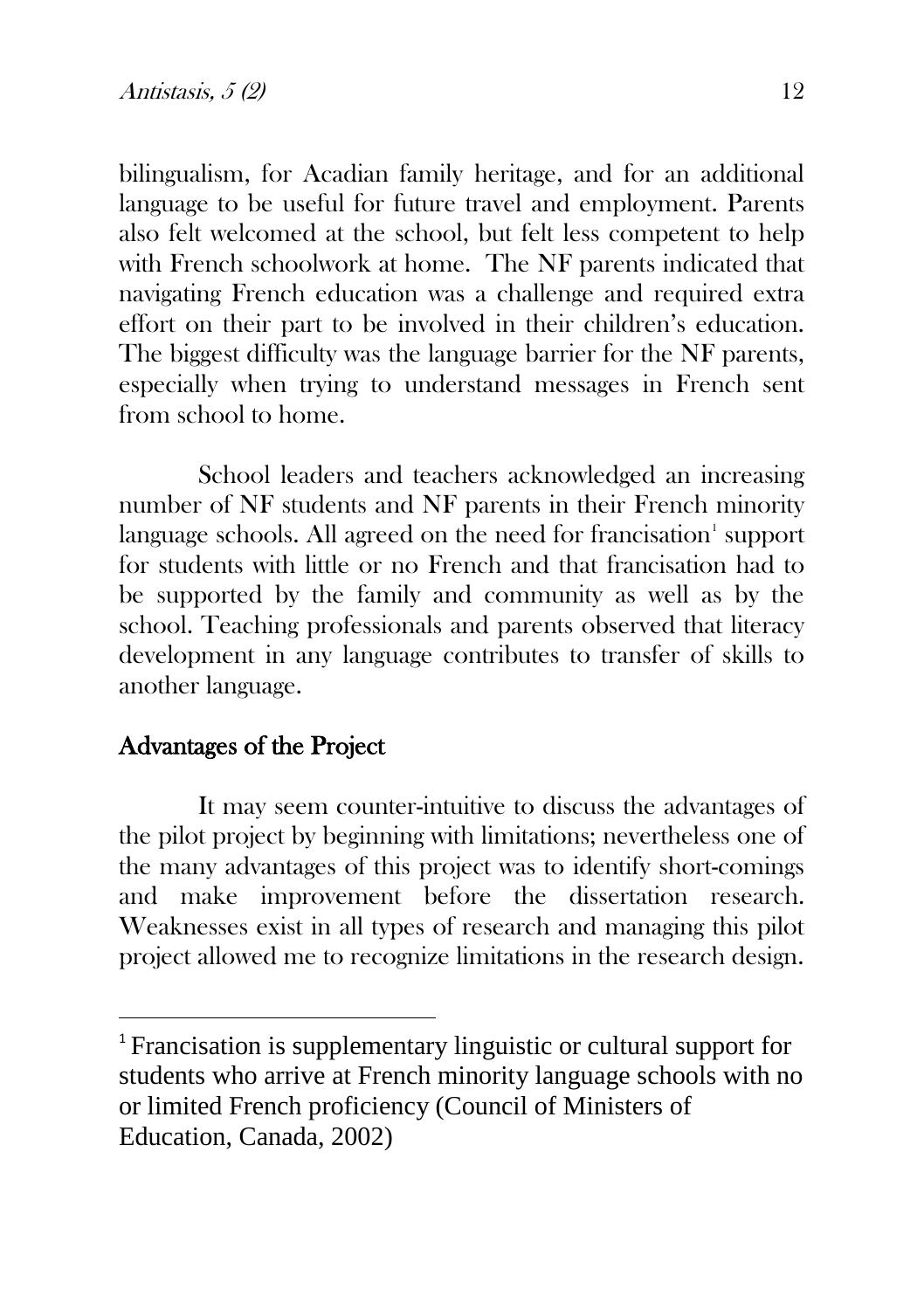As a result, I improved aspects of sampling, operationalizing definitions, and interviewing. Key enhancements were ways to recruit and group the participants for focus groups, to clarify terms in the research, and to slightly modify the questions and interviewing methodology. I learned that I needed a more rigorous recruitment of participants (Krueger & Casey, 2000; Fowler, 2007) and different focus groups based on the types of NF parents (Krueger & Casey, 2000). I required precise definitions for categorizing francophone and non-francophone parents to screen eligible participants. I also adjusted the survey to decrease frequency of negatively worded questions, added several new questions reflecting content in recent literature, and included more information about the sample group to enhance the analysis of the data. These modifications improved the quality of the dissertation survey and its implementation in research. In addition, stage two individual interviews would be conducted after focus group interviews only if necessary, and dependent on resources of time and money. Some strong and insightful comments had been shared during individual parent interviews for the pilot project; however the majority of the individual interview information was analogous to what was shared during the parent focus group session.

Despite the limitations, this project was an overall success that required hard work but delivered immeasurable value for me as a graduate student. In order to conduct this study, I integrated what I was learning in my qualitative and quantitative research methods courses, making that content immediately more meaningful and applicable. I drew on theory and previous studies in the research literature to identify, and then to address a gap in knowledge, about a topic that is timely and significant, as increasing numbers of linguistically diverse parents and students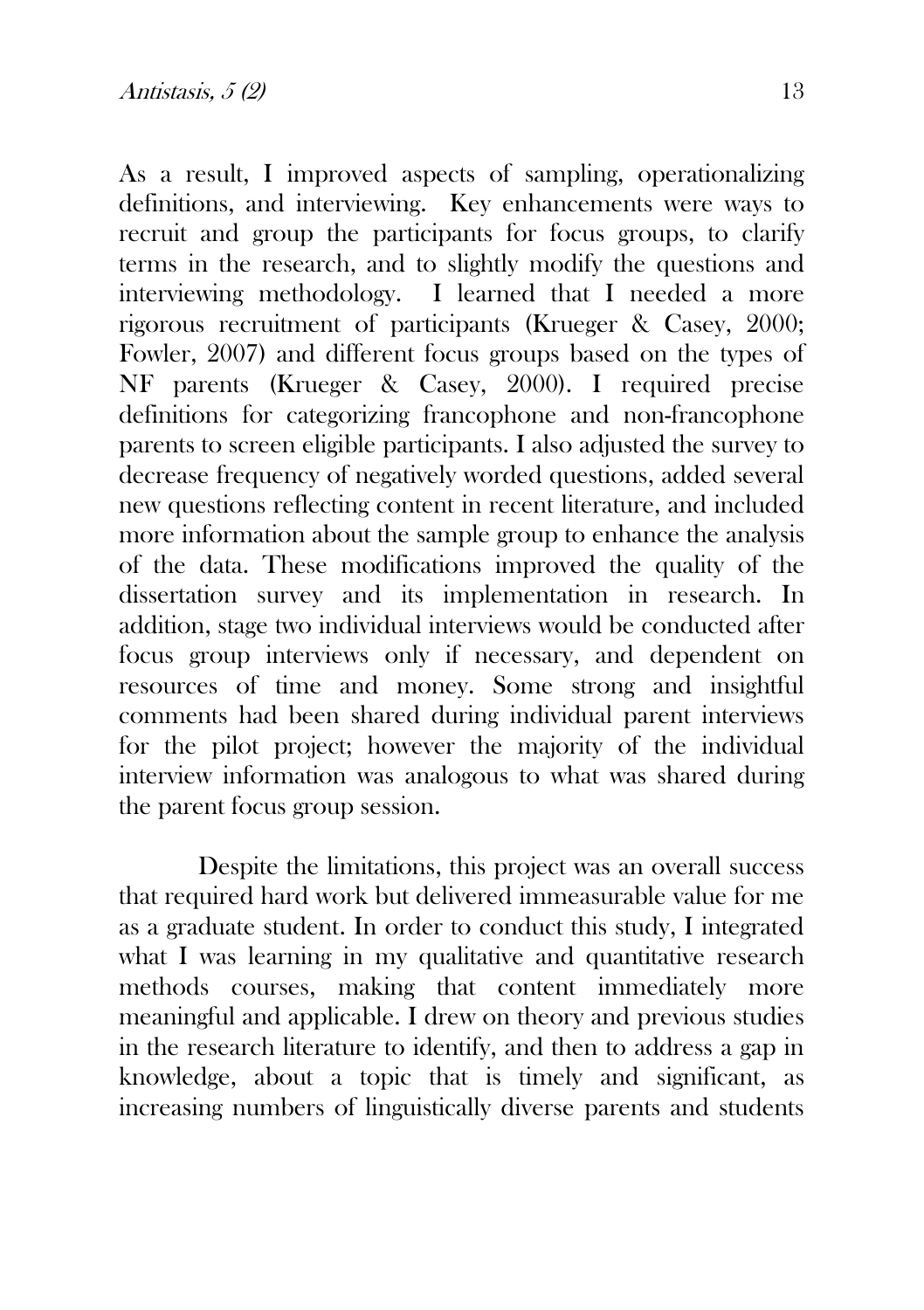are choosing francophone schools (Gérin-Lajoie, 2001; Landry, 2010; Vincent, 2010 ). The pilot study allowed me to try out the research design which I otherwise would only have been reading about (Creswell & Plano-Clark, 2007), and to identify limitations so that future research, and in particular, my dissertation research, could be enhanced. Having conducted an entire research project permitted me to experience every aspect of the research process. I had a deeper appreciation for the importance of the research literature, the choice of theoretical framework, the work and skills required to conduct focus groups, interviews and surveys, as well as the analysis of the data. My experience permitted me to work in an ethically responsible and sensitive manner to represent the participants' voices as fairly and accurately as possible (Kamberelis & Dimitrialis, 2011). I completed analysis of the qualitative and quantitative data and compiled a final report. The report, including recommendations (MacPhee et al., 2013) has been shared with stakeholders who have an interest in the topic such as the Commission Scolaire de Langue Francaise, Department of Education and Early Childhood Development, the school, and the parents.

### Academic, Professional, and Personal Advantages

One part of the education in a PhD program is to develop professional competencies (Roberts, 2010). Having completed a pilot project, I was in the position to write and then share the study and the findings. In response to calls for conference presentations, I sent abstracts in order to present the project. As a result, I learned about effective knowledge mobilization and presenting with impact when I was accepted to present the findings of this pilot project at two national association meetings in English and in French during the Canadian Society for the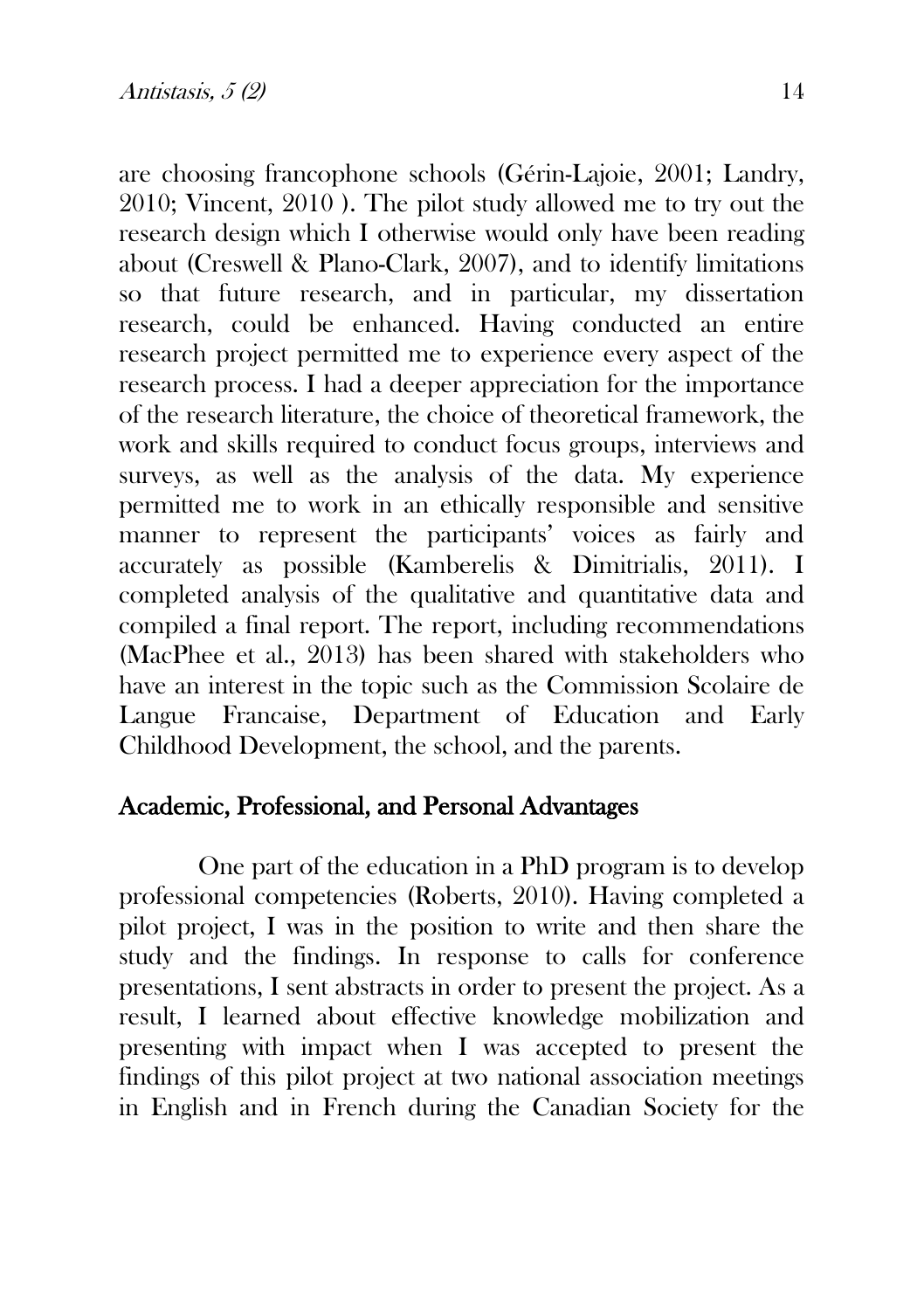Study of Education conference in 2013. Since this conference took place in Victoria BC, on Vancouver Island, where they were in the process of making decisions about whether or not to accept NF parent applications to Vancouver Island French schools, my topic was of local interest. I was interviewed about my research by Radio Canada in Victoria, for radio and television coverage. I also was able to present my findings locally at the PEI Teachers' conference and at graduate student research presentations. These opportunities stimulated the development of valuable and essential professional presentation skills and local and national knowledge mobilization skills.

The writing process and development of the final report from this project was another positive addition to my skill set. Preparing and creating the written document required me to reflect on and describe the research process and the decisionmaking throughout the study (Miles & Huberman, 1994) as well as to report the findings. This report was an important foundational piece for me to include in my comprehensive portfolio, and the pilot experience guided me in my portfolio preparation with the choice of artefacts I would include. Many aspects of the study, including the knowledge mobilization activities, enhanced my Curriculum Vitae, which now includes the authored report as well as several presentations at national and regional conferences, and interviews with Radio Canada. I also relied on the pilot project experience as a reference which boosted my confidence when I met with my committee to discuss my dissertation research proposal, and likewise I felt strongly positioned as I applied for university ethics approval to begin my dissertation research.

Conducting a pilot project early in my dissertation journey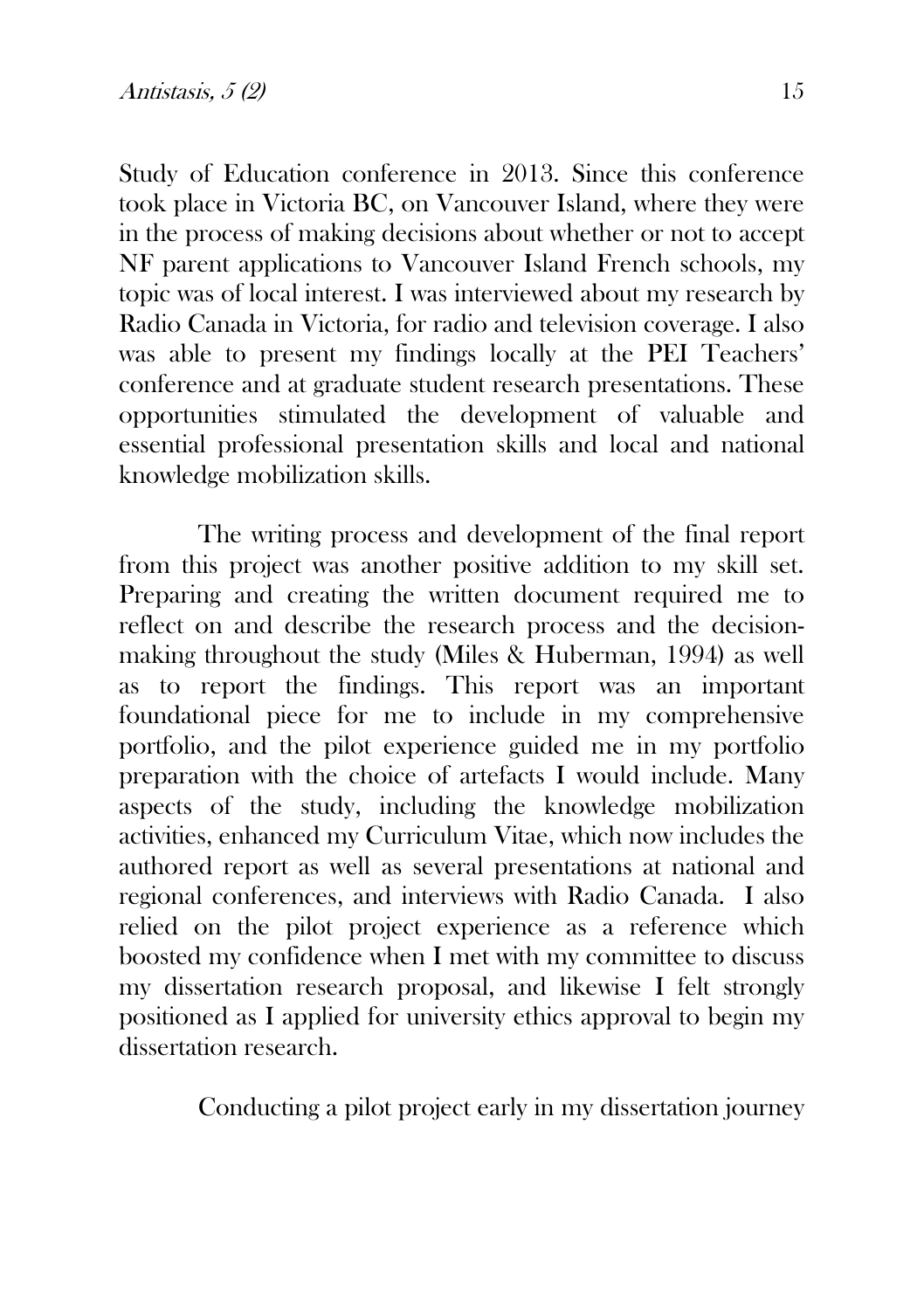afforded useful and important skill development that will support me as I go forward, and will be useful in informing future research. The refined research design, in addition to allowing me to hone my skills, contributed to effective data collection and to filling a gap in the research literature about the experience, beliefs, and involvement of NF parents whose children are attending French minority language schools. These findings will likely be useful in our increasingly multilingual and multicultural contexts where parents do not speak the dominant language of the school.

Finally, I appreciate the personal growth as well as the academic and professional growth that I experienced as a result of undertaking this pilot project. The involvement in research early in the doctoral program fostered my enthusiasm and skills as a graduate student, and my experience is consistent with the findings of the advantages and benefits of experiential learning (Kolb, 2014; Malinen, 2000 ) and benefits of undergraduate research experiences (Russell, Hancock, McCullough, 2007). I also had the opportunity to face my fear of presenting and being interviewed in French, my second language but the language of the research context, and that helped foster my confidence in my work in two languages.

Based on this positive experience and the literature, I suggest that graduate students be offered the opportunity and choose to become involved in pilot research projects, especially when related to their topic of interest. Support and guidance in this respect from graduate supervisors is of utmost importance, and I sincerely thank my supervisor, Miles Turnbull, for encouragement and guidance and I acknowledge funding from the JERG, joint educational research group at UPEI. I trust I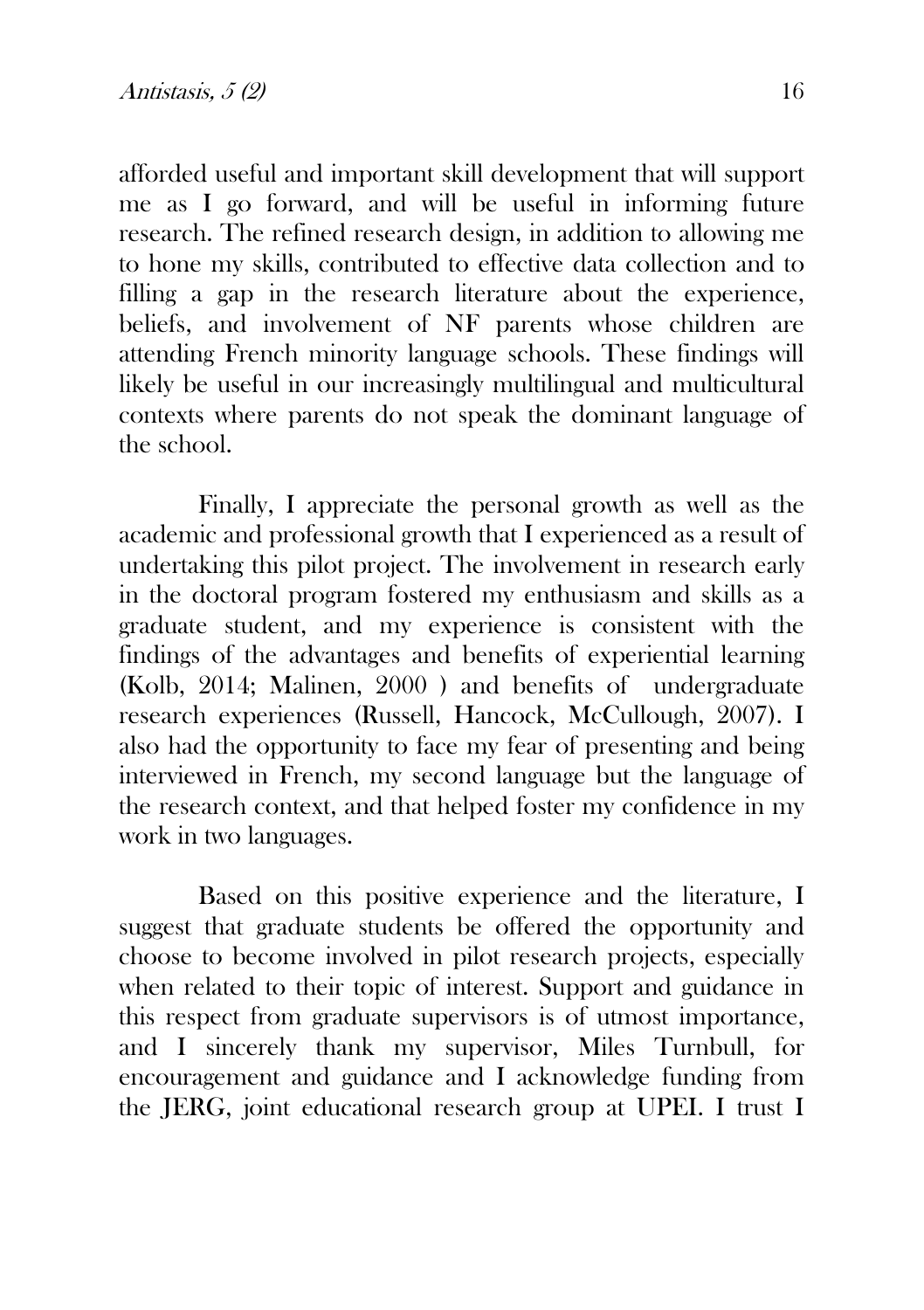have shown with this narrative, many of the benefits of experiential learning when students conduct or become involved in small research projects prior to the dissertation research.

# **References**

- Arsenault, L. (2008). Le choix de l'école francophone par une famille exogame: Exemple d'une approche sociolinguistique et ethnographique. Dans P. Dalley & S. Roy (Ed.), Francophonie, minorités et pédagogie (pp. 259–280). Ottawa, ON: Presses de l'Université d'Ottawa.
- Bagley, C., Woods, P., & Glatter, R. (2001). Rejecting schools: Towards a fuller understanding of the process of parental choice. School Leadership & Management, 21, 309–325. doi:10.1080/13632430120074455
- Cormier, M., & Lowe, A. (2010). Étude de mesures d'accueil et d'accompagnement et de l'implantation différents modèles d'intervention en francisation. Research report. Moncton, NB: Centre de Recherche et de Développement en Éducation.
- Cormier, M., Turnbull, M., Lirette-Pitre, N., Blain, S., Cormier, P. & MacPhee, M. (2013). La francisation et la revitalisation langagière. Frenquête de la Fédération canadienne des enseignantes et des enseignants. Retrieved from http://www.ctffce.ca/publications/Frenquetes/Article%20de%20Mariann e%20Cormier%20(format%20loupe)%20FINAL%2002.p df

Cotnam, M. (2011). Est-ce vraiment un «décrochage culturel»?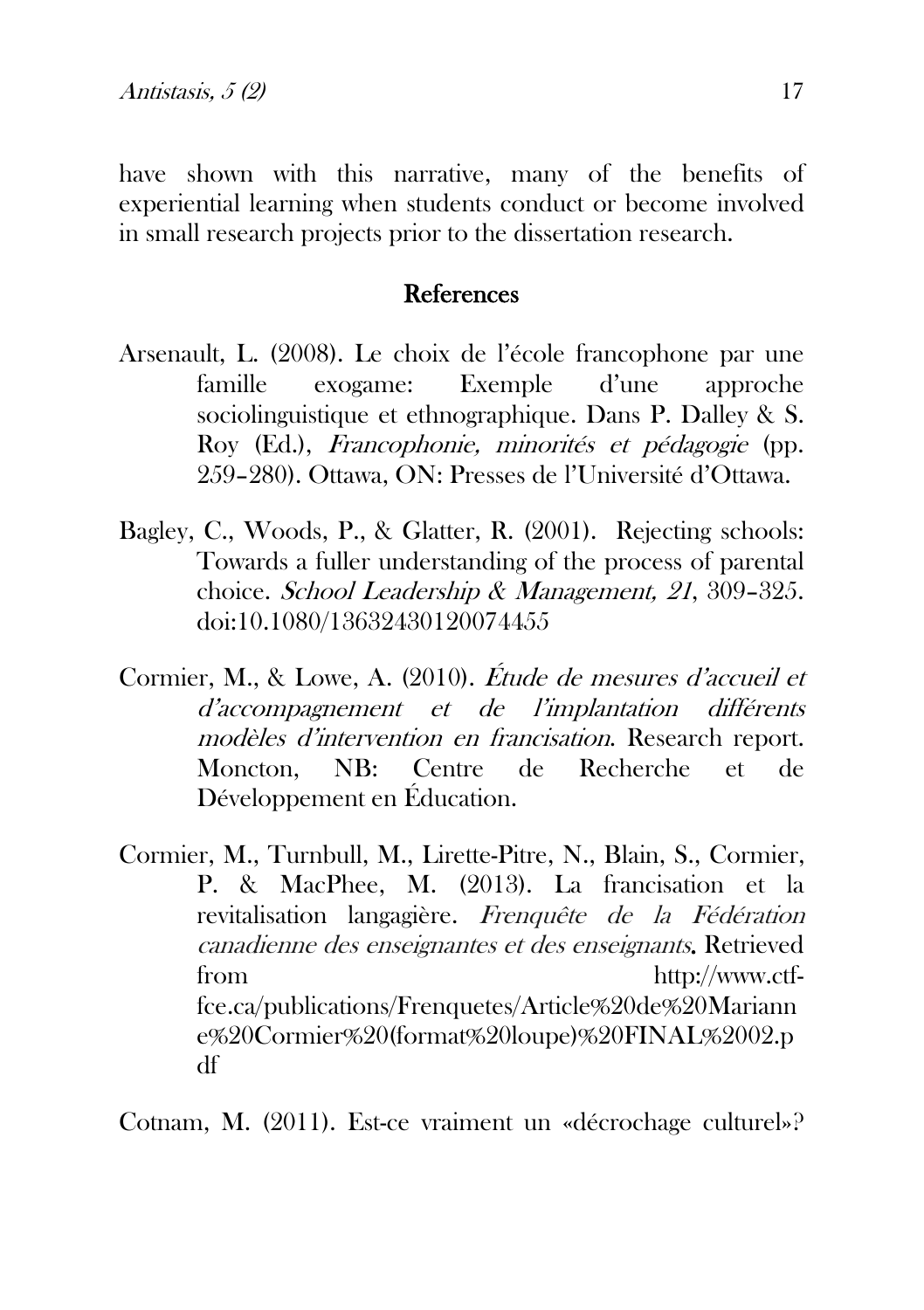Une analyse critique du concept de décrochage culturel à partir des écrits sur le choix scolaire des élèves en transition primaire-secondaire. Éducation,  $6(2)$ , 50–69.

- Council of Ministers of Education, Canada. (2002). La francisation: pour un état des lieux. Toronto, ON: Author. Retrieved from http://204.225.6.243/else/francisation/francisation.fr.pdf
- Council of Ministers of Education. (2003). La francisation: Parcours de formation. Projet pancanadien de français langue première à l'intention du personnel enseignant de la maternelle à la 2e année. Toronto, ON: Author. Retrieved from http://204.225.6.243/else/francisation/cdrom/
- Creswell, J. W., & Plano Clark, V. L. P. (2007). Designing and conducting mixed methods research. Thousand Oaks, CA: Sage.
- Davies, S., & Aurini, J. (2011). Exploring school choices in Canada: Who choses what and why? Canadian Public Policy-Analyse de politiques, xxxvii, (4)
- Desforges, C., & Abouchaar, A. (2003). The impact of parental involvement, parental support and family education on pupil achievement and adjustment: Research report 433. London, England: Department for Education and Skills.
- Deveau, K., Landry, R., & Allard, R. (2006). Facteurs reliés au positionnement envers la langue de scolarisation en milieu minoritaire francophone: Le cas des ayants droit de la Nouvelle-Écosse (Canada). Révue des Sciences de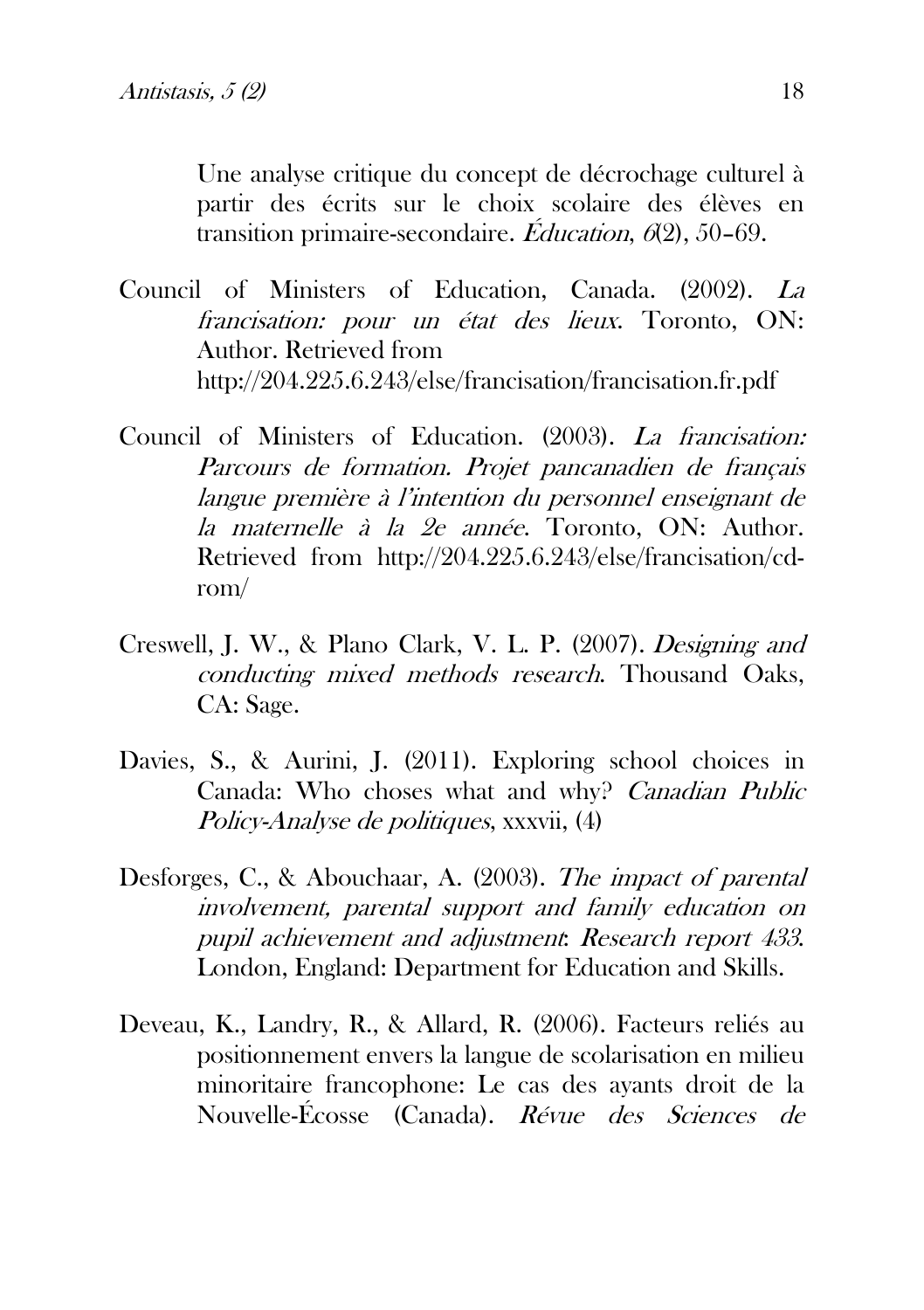l'education, 32, 417–437.

- Eccles, J. S., & Harold, R. D. (1996). Family involvement in children's and adolescents' schooling. In A. Booth & J. F. Dunn (Eds.), Family-School links: How do they affect education outcomes? (pp. 35–44). Mahwah, NJ: Erlbaum.
- Epstein, J. L. (2011). School, family, and community partnerships: Preparing educators and improving schools (2nd ed.). Boulder, CO: Westview Press.
- Fowler, F. (2009). Survey research methods (4th Ed.). Thousand Oaks, CA: Sage.
- Gérin-Lajoie, D. (2001). Identité bilingue et jeunes en milieu francophone minoritaire: Un phénomène complexe. Francophonies d'Amérique, 12, 61–69
- Hoover-Dempsey, K. (2011). Self-efficacy: Up to the challenge. In S. Redding, M. Murphy, & P.Sheley, (Eds.), Handbook on family and community engagement, (pp. 61–68). Retrieved from http://www.familiesschools.org/downloads/FACEHandbook.pdf .
- Hornby, G. (2011). Parental involvement in childhood education: Building effective school-family partnerships. New York, NY: Springer.
- Hornby, G., & Lafaele, R. (2011). Barriers to parental involvement in education: An explanatoryModel. Educational Review, 63(1), 37–52.
- Jeynes, W. (2003). A meta-analysis: The effects of parental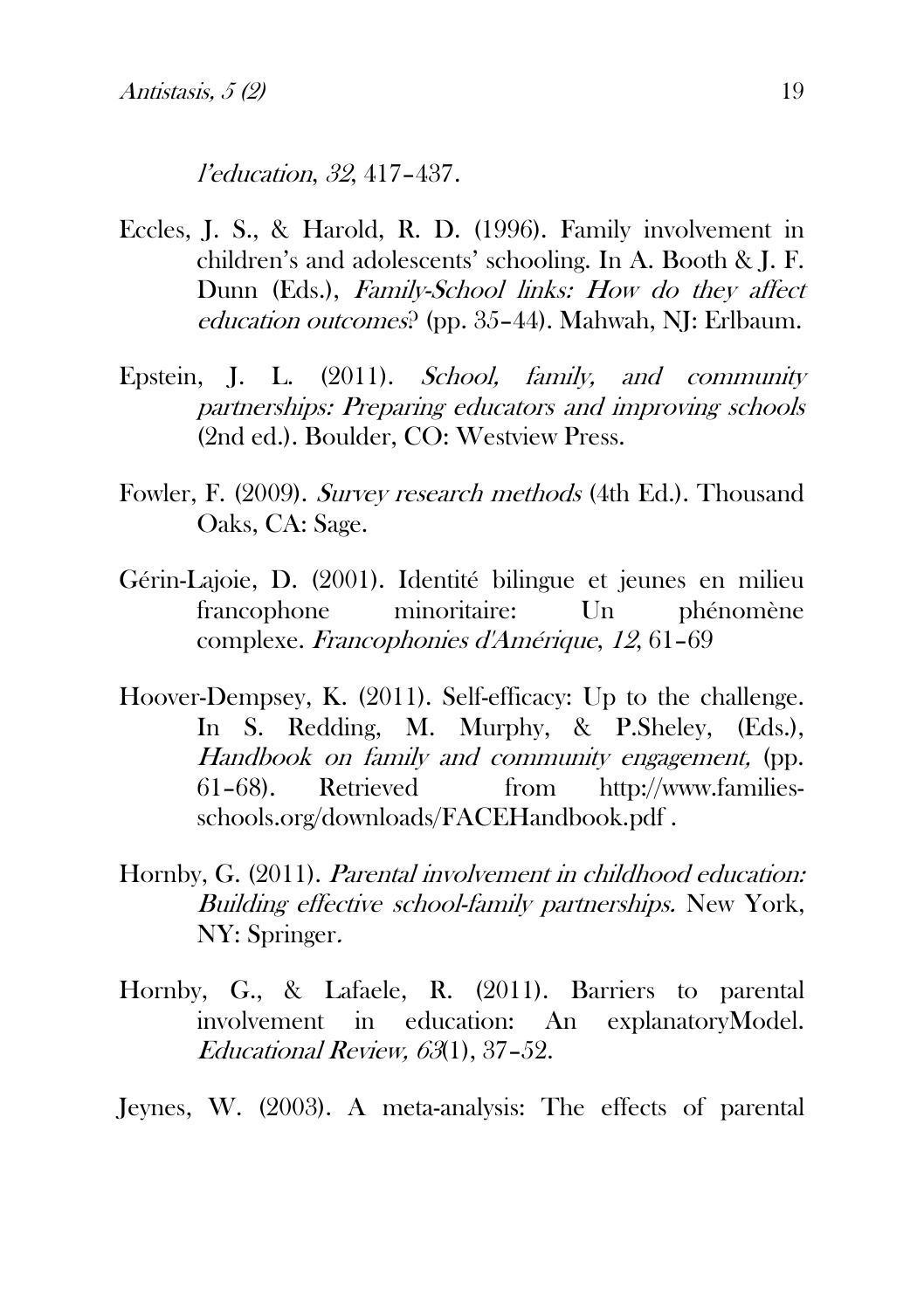involvement on minority children's academic achievement. Education & Urban Society, 35, 202–218.

- Jeynes, W. (2007). The relationship between parental involvement and urban secondary school student<br>academic achievement: A meta-analysis *Lirban* academic achievement: A meta-analysis. Urban Education, 42(1), 82–110.
- Jeynes, W. (2010). The salience of the subtle aspects of parental involvement and encouraging that involvement: Implications for school-based programs. Teachers College Record, 112(4), 747–774.
- Jeynes, W. (2011). Parental involvement and academic success. New York, NY: Taylor & Francis.
- Kamberelis, G., & Dimitrialis, G., (2011). Focus groups: Contingent articulations of pedagogy, politics, and inquiry. In N.K. Denzin & Y.S. Lincoln (Eds). *Handbook of* qualitative research (2nd ed.). (pp. 545–561). Los Angeles, CA: Sage.
- Kavanagh, L., & Hickey, T. M. (2012). "You're looking at this different language and it freezes you out straight away:" Identifying challenges to parental involvement among immersion parents. *Language and Education*, 27(5), 1-19. doi:10.1080/09500782.2012.714388
- Kolb, D. A. (2014). Experiential learning: Experience as the source of learning and development (2nd ed.). Englewood Cliffs, NJ: Prentice-Hall.

Krueger, R. A., & Casey, M. (2000). Focus groups. A practical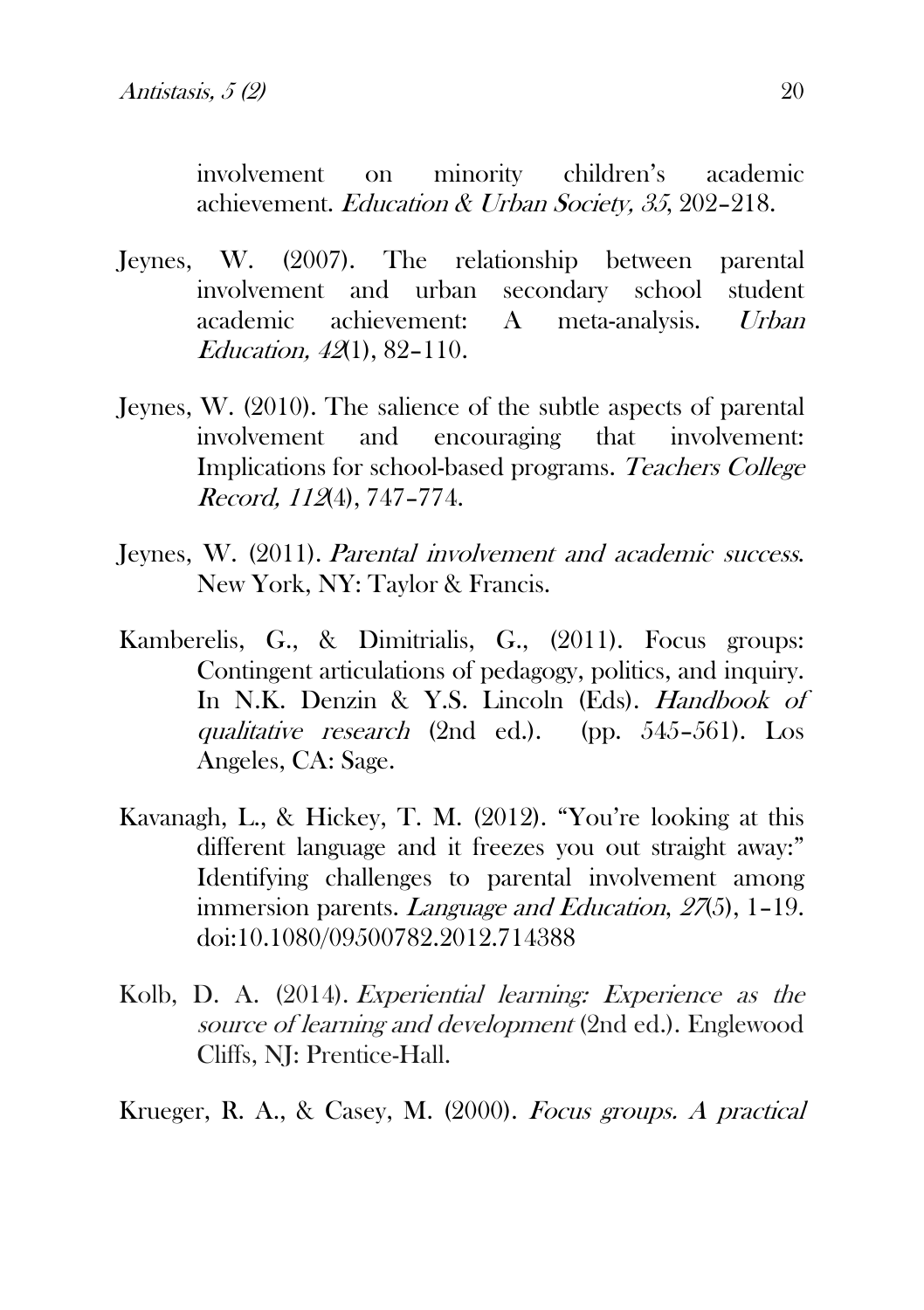guide for applied research (3rd ed.). Thousand Oaks, CA: Sage.

- Landry, R. (2010). [Petite enfance et autonomie culturelle. Là où](http://www.icrml.ca/images/stories/documents/fr/petite%20enfance-final%20rl_drrl.pdf)  [le nombre le justifie.](http://www.icrml.ca/images/stories/documents/fr/petite%20enfance-final%20rl_drrl.pdf) Institut Canadien de Recherche sur les Minorités Linguistiques et Commission Nationale des Parents Francophones, Moncton, NB.
- Landry, R., Deveau, K., & Allard, R. (2006). Vitalité ethnolinguistique et construction identitaire: Le cas de l'identité bilingue. Éducation et Francophonie, 34(1), 54−81.
- Landry, R, & Allard, R. (1990). Contact des langues et développement bilingue: Un modèle macroscopique. The Canadian Modern Language Review/ Revue Canadienne des Langues Vivantes, 46, 527−553.
- MacPhee, M., Turnbull, M., Gauthier, R., Cormier, M., & Miller, T. (2013). Stakeholder consultation relating to non-francophone students enrolled in minority French language schools in PEI - parents, teachers and school leaders. Final report. Charlottetown, PE: University of Prince Edward Island.
- Malinen, A. (2000). Towards the Essence of Adult Experiential Learning: A Reading of the Theories of Knowles, Kolb, Mezirow, Revans and Schon. International Specialized Book Services, 5804 NE Hassalo Street, Portland OR 97213-3644.
- Miles, M. B., & Huberman, A. M. (1994). Producing reports. In An expanded sourcebook: Qualitative data analysis. (pp.